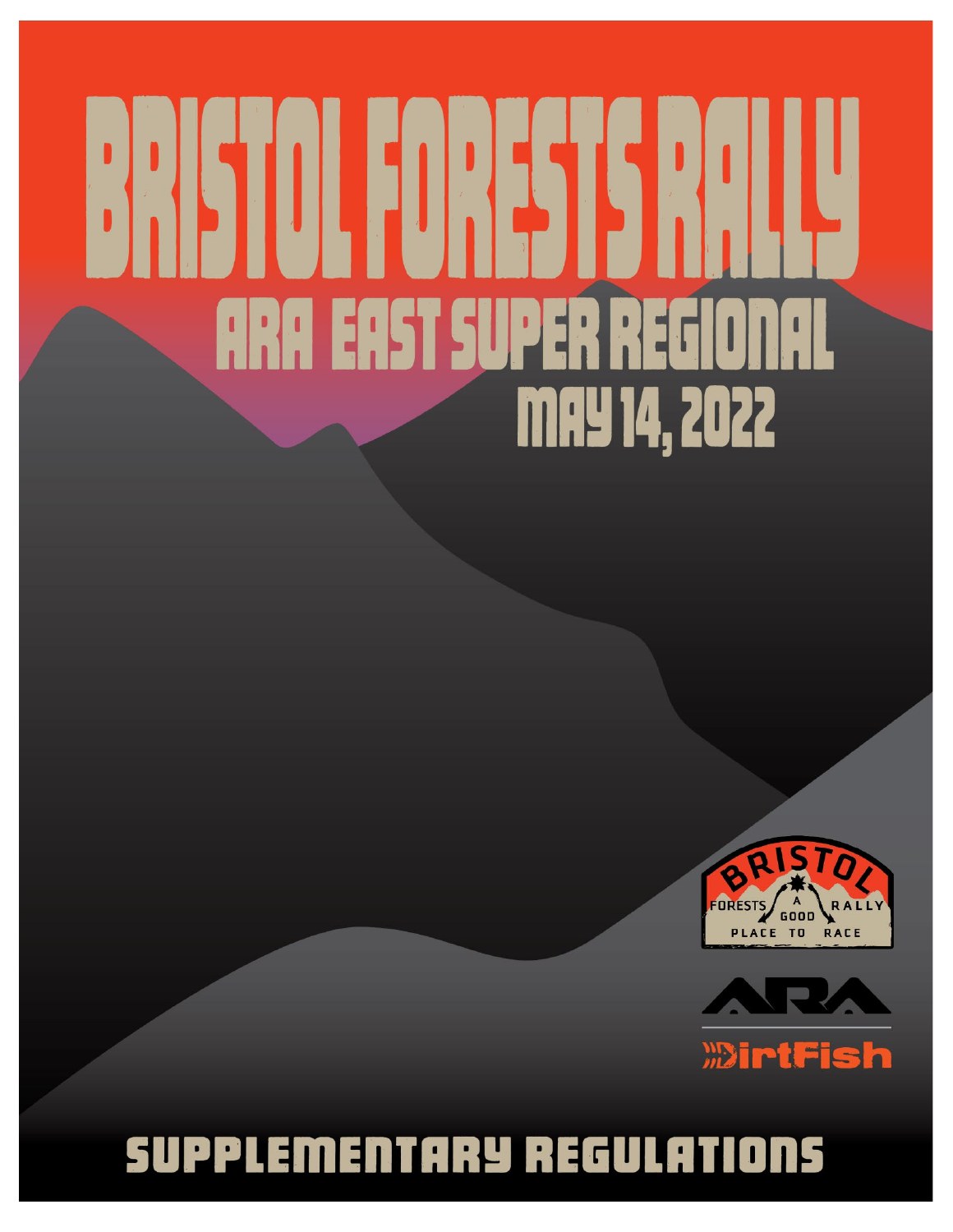# Welcome!

We're glad that you've chosen to compete at the Bristol Forests Rally! This event is a test of skill and endurance as you attack the gnarly gravel stages of Southern Appalachia.

In preparation for adding another day of competition in 2023, we have moved the official host town to Johnson City, TN. Please consider staying in Johnson City for the duration of the event. The official host hotel is the Holiday Inn, Johnson City. Staying here will give you the best rally experience since it is also the location of check-in and scrutineering.

[Holiday Inn Johnson City](https://www.google.com/maps/place/Holiday+Inn+Johnson+City,+an+IHG+Hotel/@36.3500932,-82.3831951,17.42z/data=!4m10!3m9!1s0x885a7d4f29843527:0xa1692c22f36d6b67!5m4!1s2022-05-12!2i3!4m1!1i2!8m2!3d36.3496769!4d-82.3820048)  [101 W Springbrook Dr](https://www.google.com/maps/place/Holiday+Inn+Johnson+City,+an+IHG+Hotel/@36.3500932,-82.3831951,17.42z/data=!4m10!3m9!1s0x885a7d4f29843527:0xa1692c22f36d6b67!5m4!1s2022-05-12!2i3!4m1!1i2!8m2!3d36.3496769!4d-82.3820048)  [Johnson City, TN 37604](https://www.google.com/maps/place/Holiday+Inn+Johnson+City,+an+IHG+Hotel/@36.3500932,-82.3831951,17.42z/data=!4m10!3m9!1s0x885a7d4f29843527:0xa1692c22f36d6b67!5m4!1s2022-05-12!2i3!4m1!1i2!8m2!3d36.3496769!4d-82.3820048)

Hotel Group Rate: To receive the group rate of \$119 per night, you must either call or book with the link below.

Group Rate Booking Online: [Click HERE to book online](https://www.ihg.com/holidayinn/hotels/us/en/find-hotels/hotel/rooms?qDest=101%20W.%20Springbrook%20Drive,%20Johnson%20City,%20TN,%20US&qCiMy=42022&qCiD=12&qCoMy=42022&qCoD=15&qAdlt=1&qChld=0&qRms=1&qRtP=6CBARC&qIta=99801505&qGrpCd=BFR&qSlH=JNCWS&qAkamaiCC=US&qSrt=sBR&qBrs=re.ic.in.vn.cp.vx.hi.ex.rs.cv.sb.cw.ma.ul.ki.va.ii.sp.nd.ct.sx.we.lx&qWch=0&qSmP=1&setPMCookies=true&qRad=30&qRdU=mi&srb_u=1&qSHBrC=HI&icdv=99801505) 

You must click the link provided above to get group discount online.



Google Maps by scanning the QR code.

Group Rate Booking by Phone: Call: 1-423-282-4611 You must tell them you're with the 'Bristol Forests Rally' group to receive the discount rate.

The Cherokee National Forest has graciously allowed us to use these great roads for the day, so if you see a forest ranger around, make sure to let them know that we're all thankful for their support. A practical way to show them some appreciation is to practice "pack-in pack-out;" let's leave the area looking as better than we found it. Please also thank the volunteers that are helping us go rally. Without them we'd all be sitting at home this weekend instead of rallying, so they deserve all our appreciation!

If you're a social media type, please tag @VisitJohnsonCity in your posts, and remember to use the hashtags #GoAllOut, #RallyAllOut, and #BristolForests2022 so we can all follow along!

I hope you enjoy these amazing and challenging roads!

David Matheson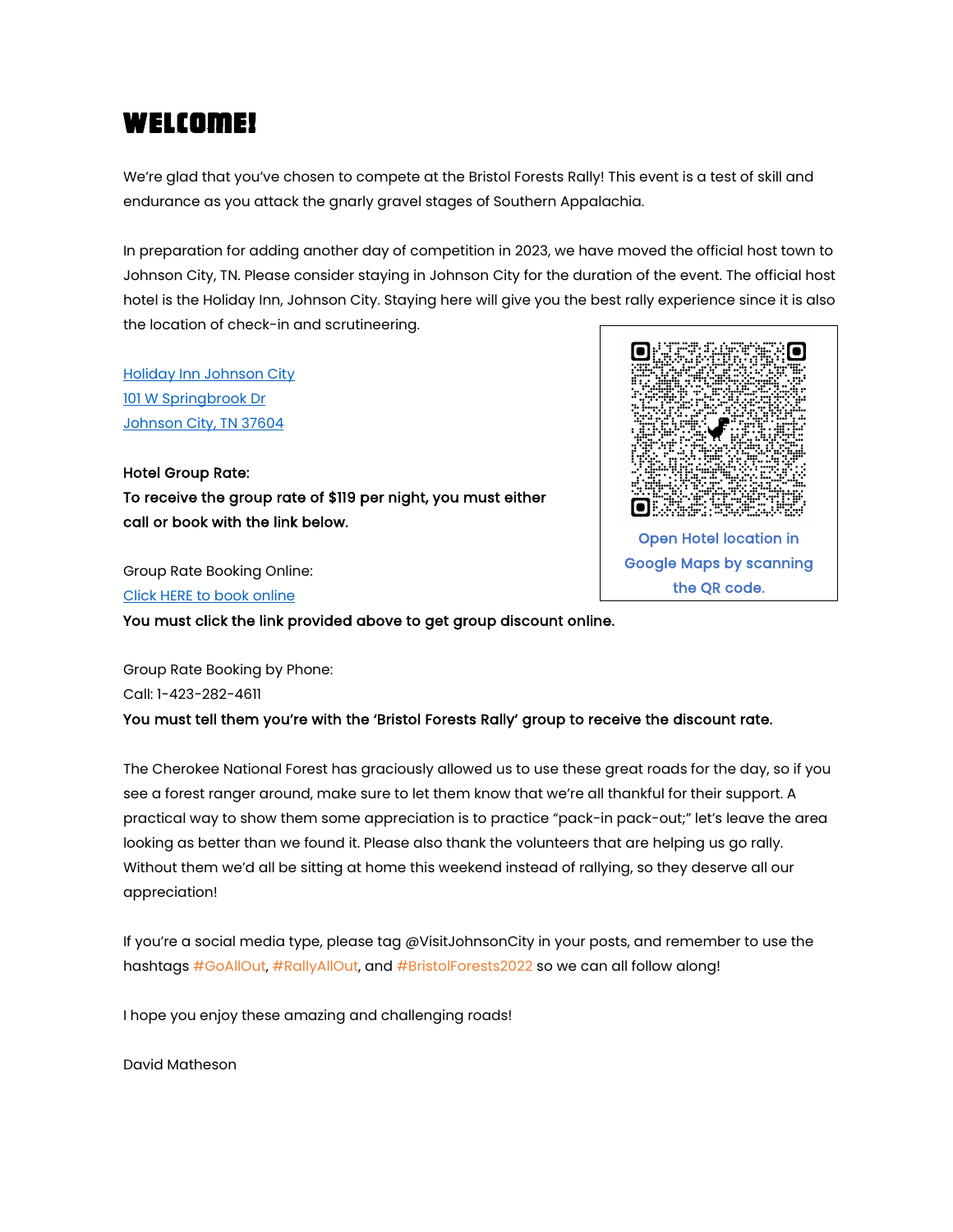# **TABLE OF CONTENTS**

| L                |  |
|------------------|--|
| $\overline{2}$   |  |
| 3                |  |
| 4                |  |
| 5                |  |
| 6                |  |
| $\overline{7}$   |  |
| 8                |  |
| 9                |  |
| 10               |  |
| 11               |  |
| 12               |  |
| 13               |  |
| 14               |  |
| 15 <sup>15</sup> |  |

 $\overline{\mathbf{3}}$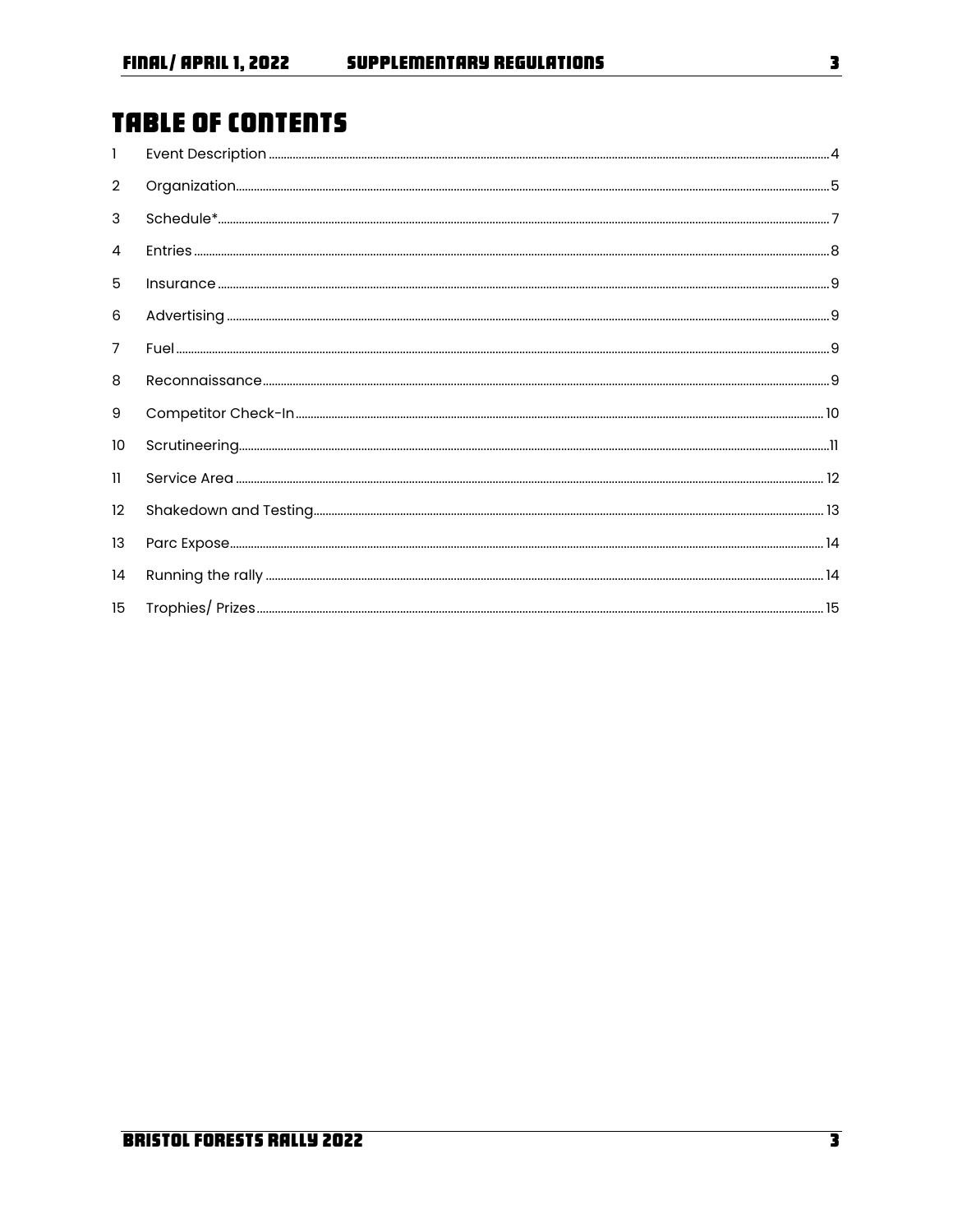# <span id="page-3-0"></span>1 Event Description

# 1.1 Competition Regulations

This event will be held under the current General Competition Rules, Rally Technical Rules, and Rally Competition Rules of the American Rally Association (ARA). The 2022 American Rally Association Rules and Regulations can be found at https://www.americanrallyassociation.org/rulesandbulletins

Modifications, amendments and/or changes to these Supplementary Regulations will be announced only by numbered and dated Bulletins posted to the online notice board.

# 1.2 Introduction

| Name of the event:      | <b>Bristol Forests Rally</b>                        |
|-------------------------|-----------------------------------------------------|
| Place of the event:     | Johnson City & Bristol TN, Cherokee National Forest |
| Date of the event:      | May 12, 2022 - May 14, 2022                         |
| Time Zone of the event: | Eastern Daylight Time (UTC-4)                       |

# 1.3 Title for Which the Rally Counts

ARA East Regional Championship

# 1.4 ROAD SURFACE

Packed Gravel 60% / Dirt 30% / Tarmac 10%

# 1.5 Route Overview

| <b>Total Distance of Course</b>         | 237.9 miles      |
|-----------------------------------------|------------------|
| Number of Special Stages                | 12               |
| <b>Total Distance of Special Stages</b> | 77.4 miles (33%) |
| Number of Sections                      |                  |
| Number of Legs                          |                  |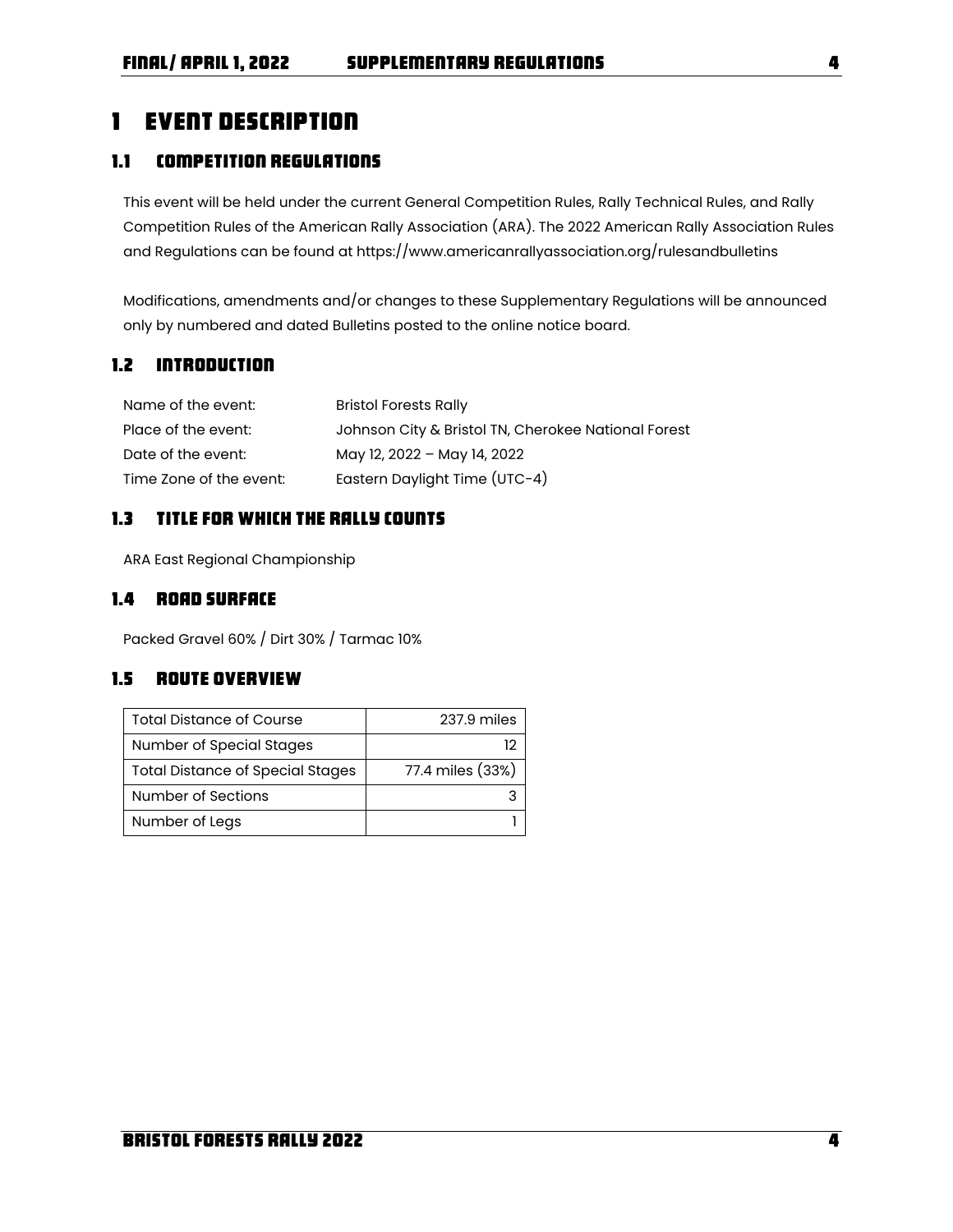# <span id="page-4-0"></span>2 Organization

# 2.1 Organizing Groups

Name of the organizing body: Appalachian Rallysport LLC

# <span id="page-4-2"></span>2.2 Address and Contact Info

| Rally Chairman                             |                        |  |  |
|--------------------------------------------|------------------------|--|--|
| Mail                                       | David Matheson         |  |  |
|                                            | 202 Rainbow Drive      |  |  |
|                                            | Jonesborough, TN 37659 |  |  |
| Phone                                      | 423.747.3040           |  |  |
| Email<br>dmatheson@bristolforestsrally.com |                        |  |  |

# <span id="page-4-1"></span>2.3 Organizing Committee

| Chair of the Rally           | David Matheson   | dmatheson@bristolforestsrally.com |  |
|------------------------------|------------------|-----------------------------------|--|
|                              |                  | 423.747.3040                      |  |
| <b>Marketing Coordinator</b> | Whitnee Matheson | dmatheson@bristolforestsrally.com |  |
|                              |                  | 423 426 7791                      |  |
| Clerk of the Course          | Andrew Frick     | africk@bristolforestsrally.com    |  |
|                              |                  | 864.735.5301                      |  |

# 2.4 Stewards of the Meeting

| Event Steward | Mark Williams | mark@americanrallyassociation.org |
|---------------|---------------|-----------------------------------|
|---------------|---------------|-----------------------------------|

# 2.5 Senior Officials

| Clerk of the Course             | <b>Andrew Frick</b> | africk@bristolforestsrally.com    |  |  |
|---------------------------------|---------------------|-----------------------------------|--|--|
|                                 |                     | 864 735 5301                      |  |  |
| Chief of Communications         | Jim Bond            | Jbond49@hotmail.com               |  |  |
|                                 |                     | 423.418.2748                      |  |  |
| Net Control                     | Mary Hunt           | mhuntBC@gmail.com                 |  |  |
|                                 |                     | 704.236.4476                      |  |  |
| <b>Chief Scrutineer</b>         | <b>Walter Clark</b> | WalterClark171@gmail.com          |  |  |
|                                 |                     | 781.540.9134                      |  |  |
| Registrar                       | Jonathan Viehe      | jviehe@bristolforestsrally.com    |  |  |
| Volunteer Coordinator           | David Matheson      | dmatheson@bristolforestsrally.com |  |  |
|                                 |                     | 423.747.3040                      |  |  |
| <b>Spectator Safety Officer</b> | Isaac Robinette     | 423.557.2122                      |  |  |
| Chief of Scoring                | Miachel Hordjik     | 970.875.4369                      |  |  |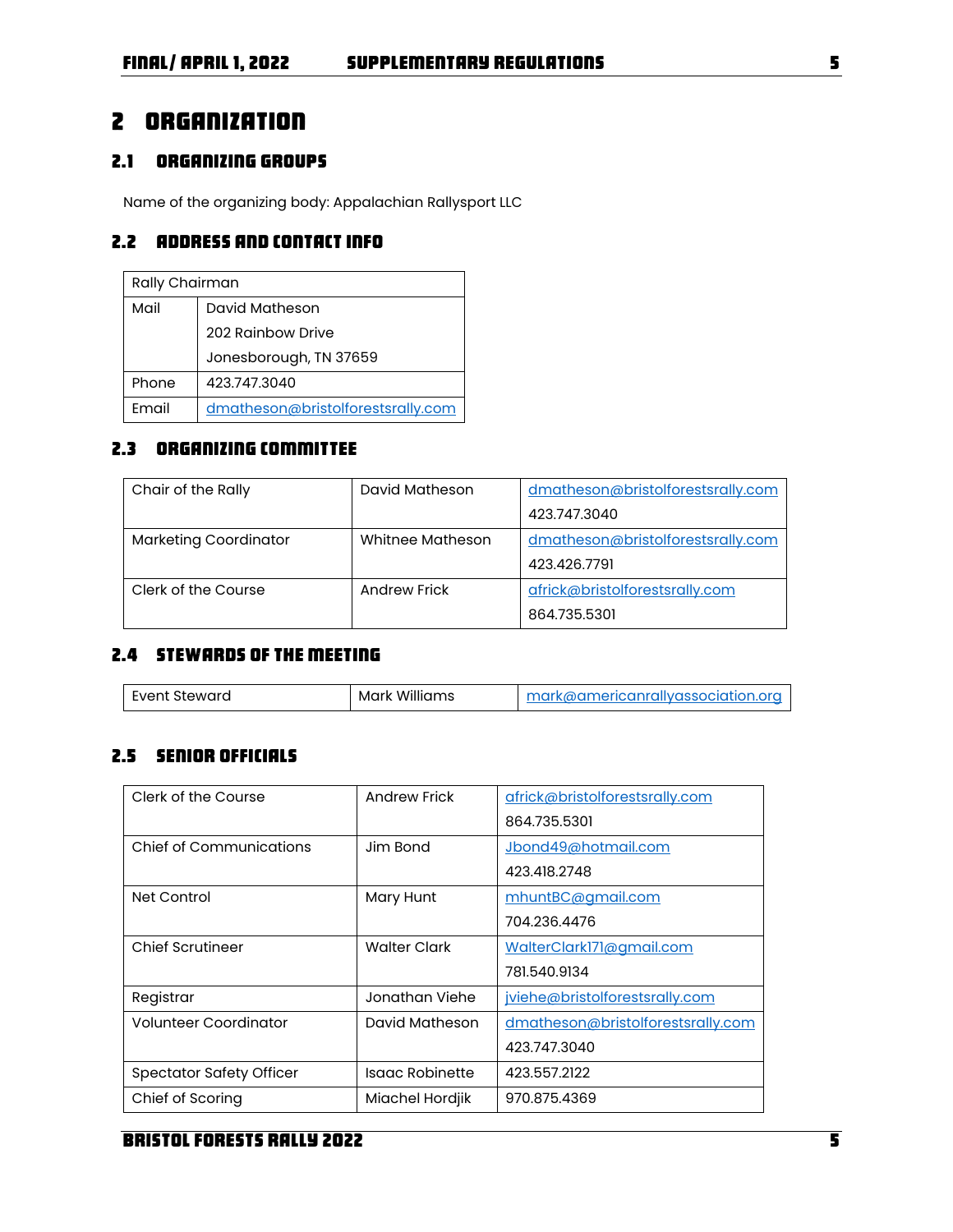| l Chief of Controls          | Perry Seaman | 412.735.3692                   |
|------------------------------|--------------|--------------------------------|
| Medical Response Coordinator | Matt Reese   | mreese@bristolforestsrally.com |
|                              |              | 781.771.0167                   |

# 2.6 ARA Officials

| <b>Competition Director</b> | <b>Preston Osborn</b> | preston@ara-rally.com |
|-----------------------------|-----------------------|-----------------------|
| Business/Marketing Director | Jeremy Meyer          | jeremy@usacnation.com |
| <b>Technical Director</b>   | Doug Nagy             | doug@ara-rally.com    |
| <b>ARA Registrar</b>        | Marni Nagy            | ara@ara-rally.com     |

# 2.7 Location of Rally Headquarters

### Thursday May 12

Rally headquarters will be at check-in.

### Friday May 13

Rally headquarters will be at check-in.

Saturday May 14

Rally headquarters will be located at the service area. Race control will be located at a condo in the Race Day Condos complex across from Bristol Motor Speedway.

# 2.8 Official Notice Board

There will be no physical notice board. All competitor documents will be distributed via the Sportity App.

A desktop link to the app is also available on the website here: <https://www.bristolforestsrally.com/competitors>



All official documents, bulletins, start orders, provisional results, inquiries and responses will use the Sportity App.



App by scanning the QR code or

[CLICK HERE TO DOWNLOAD](https://sportity.com/app)  [THE APP](https://sportity.com/app)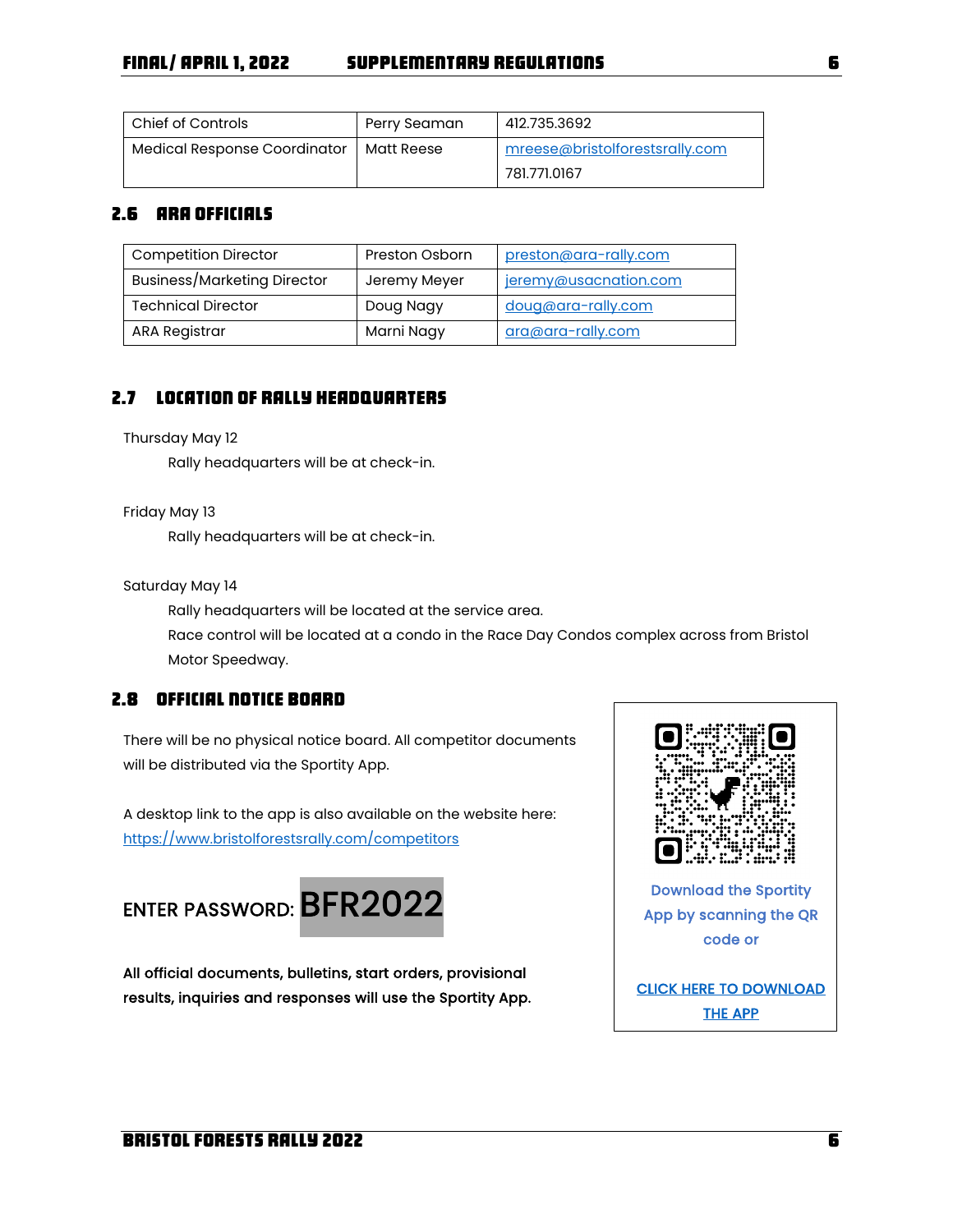# <span id="page-6-0"></span>3 Schedule\*

\*All times are Eastern Daylight Time (UTC-4)

|                      | MONDAY APRIL 4                         |                                                 |                                 |
|----------------------|----------------------------------------|-------------------------------------------------|---------------------------------|
| 10:00                |                                        | <b>Early Entry Opens</b>                        | Rallylicense.com                |
| <b>TUESDAY MAY 3</b> |                                        |                                                 |                                 |
| 10:00                |                                        | Late Entry Opens/ Early Entry Closes            | Rallylicense.com                |
| <b>SUNDAY MAY 8</b>  |                                        |                                                 |                                 |
| 23:59                |                                        | <b>Entry Closes</b>                             | Rallylicense.com                |
|                      | MONDAY MAY 9                           |                                                 |                                 |
|                      |                                        | Advance Packet available on or before this date | Sportity                        |
|                      | Provisional Leg 1 Start List Published |                                                 | Sportity                        |
|                      | TVESDAY MAY 10                         |                                                 |                                 |
| 19:00                | 21:00                                  | Novice Competitor Virtual Meeting               | <b>Online Teams Meeting</b>     |
|                      | THURSDAY MAY 12                        |                                                 |                                 |
| <b>TBD</b>           | <b>TBD</b>                             | <b>Paid Testing Sessions</b>                    | <b>Test Stage</b>               |
| 19:00                | 20:30                                  | Early Competitor Check-in                       | <b>Holiday Inn Johnson City</b> |
| <b>FRIDAY MAY 13</b> |                                        |                                                 |                                 |
| 08:00                | 17:00                                  | Rally Office Open                               | <b>Holiday Inn Johnson City</b> |
| 08:00                |                                        | Service Area Opened                             | Service Location                |
| 08:00                | 12:00<br>Competitor Check-In           |                                                 | <b>Holiday Inn Johnson City</b> |
| 07:00                | 17:00<br>Reconnaissance                |                                                 | <b>Special Stages</b>           |
| 08:00                | 16:00                                  | Scrutineering                                   | <b>Holiday Inn Johnson City</b> |
| 16:00                | 18:00                                  | Shakedown                                       | See Section 12                  |
| TBD                  | TBD                                    | Parc Expose                                     | See Section 13                  |
| 21:00                |                                        | Leg 1 Start Order Finalized                     | Sportity                        |
|                      | <b>SATURDAY MAY 14</b>                 |                                                 |                                 |
| 09:00                | 09:15                                  | <b>Drivers Safety Meeting</b>                   | Service Out Location            |
| 09:30                |                                        | First car leaves TC0                            | Service Out Location            |
| 19:30                | 21:00                                  | Estimated Impound/ Parc Ferme                   | <b>Bristol Dragway</b>          |
| 20:30                |                                        | Estimated Rally Finish - Last Car Arrives       | <b>Bristol Dragway</b>          |
| 20:30                | <b>Provisional Podiums</b><br>21:00    |                                                 | <b>Bristol Dragway</b>          |
| 21:30                |                                        | Final Scores Posted - Estimated Time            | Sportity                        |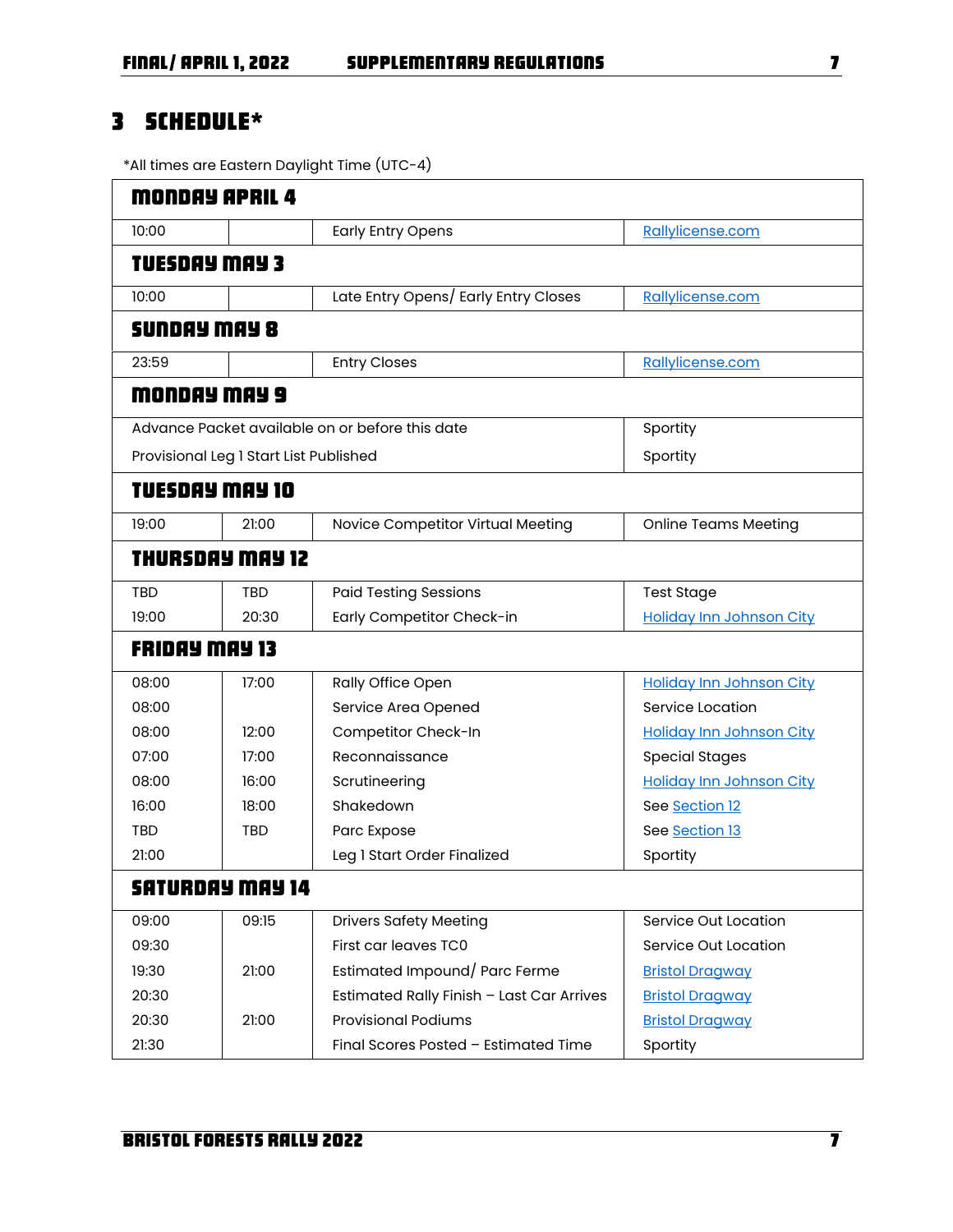# <span id="page-7-0"></span>4 Entries

# 4.1 Entry Procedure

Entry and payment must be made online at [rallylicense.com.](https://usacracing.redpodium.com/2022-ara-license-site) ARA will send an email blast to ARA license holders announcing the opening of entry. For assistance with online event registration, contact [Jeremy@usacnation.com](mailto:Jeremy@usacnation.com) or the event registrar. No entry payments can be accepted at the event.

# 4.2 Dates and Fees

| Entry Fee                             | Early | Late   |
|---------------------------------------|-------|--------|
| <b>Bristol Forests Super Regional</b> | \$850 | \$1000 |

\*Early and Late dates are in the [Schedule](#page-6-0)

Entry Fees include: Recce Participation, Tulip route book, one Service Packet, and use of a single service site. An extra service site may be purchased for \$200.

Competitors may purchase Jemba notes for a \$100 fee. Printed copies will be at check-in.

# 4.3 Event Cancellation

The organizer reserves the right to cancel the event for any reason up to the end of the Late Entry period or up to the day of the rally due to force majeure. Registered competitors will be given a full refund.

### 4.4 Number of Entrants Accepted

Due to the nature of the event and limited space, the number of entrants will be capped at 60. Entries after the cap can be placed on a first-paid-first-in waitlist. Waitlisted competitors who are not allowed entry will receive a full refund.

The organizer reserves the right to raise the number of entries accepted.

### 4.5 Withdrawal policy and Refunds

Competitors who are withdrawing before the start of competition should do so by contacting the [Event Registrar.](#page-4-1) Withdrawal policy and refunds per ARA GCR Section 4.9.

No refunds will be made after the start of competition.

Competitors who are withdrawing during the competition are required to complete and submit and ARA Rally Withdrawal Slip to Scoring, Clerk of the course, a Time Control or Sweep Team.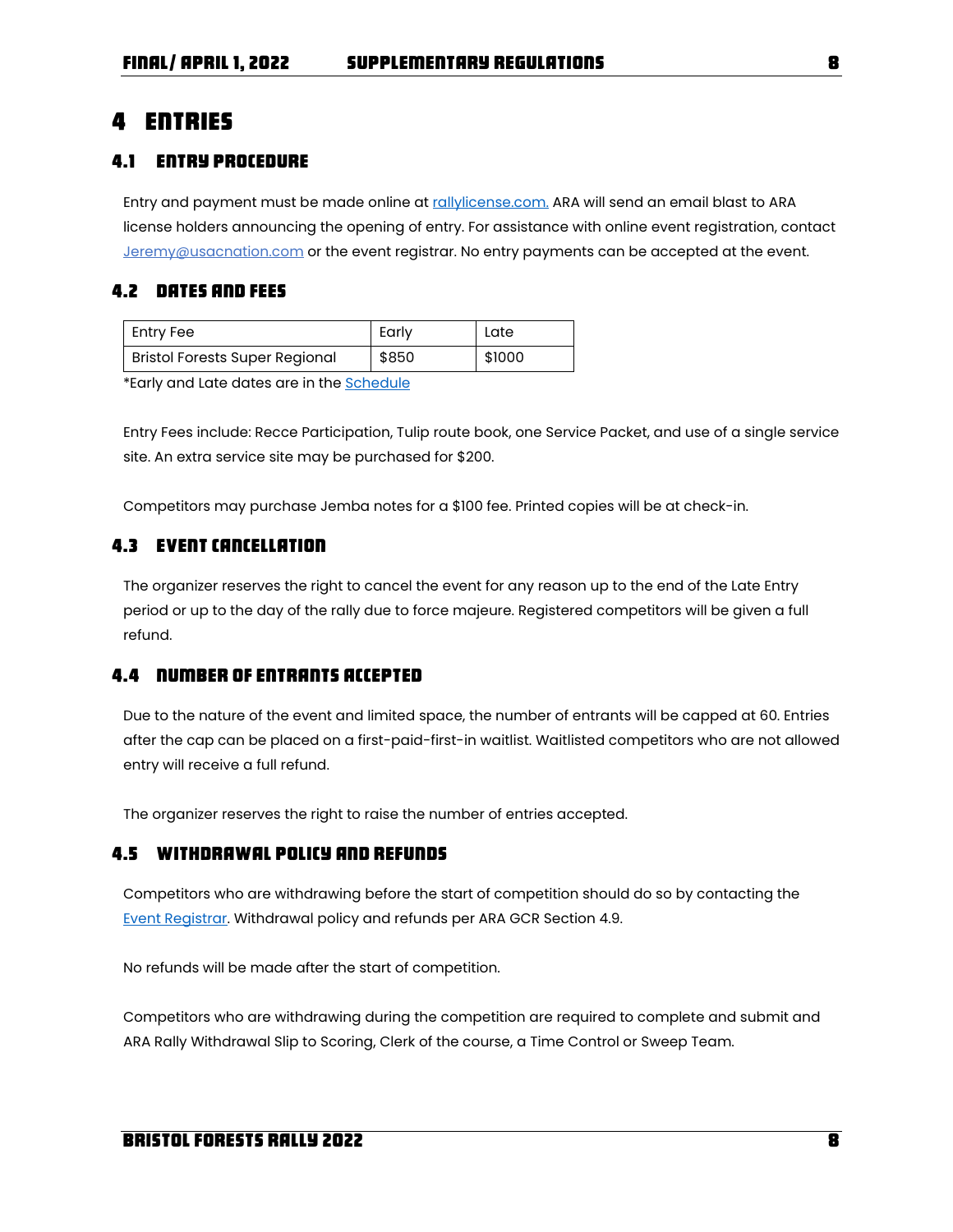# <span id="page-8-0"></span>5 Insurance

### 5.1 Description of Liability Insurance Coverage

Third party liability insurance covering bodily injury and property damage, effective during the competition, will be provided by a policy secured by USAC and displayed on the Official Notice Board.

# 5.2 Competitor insurance responsibilities

Competitors must provide documentation showing bodily injury and property damage liability in amounts equal to or exceeding limits as stated in the current ARA rules for both the rally car and any service vehicles. (This is done during the online registration process.)

Competitors, service crew members, and all event participants including officials, marshals, staff, stewards and all other volunteers who have obtained an ARA license, signed an ARA waiver and have been issued and are in possession of an event wristband confirming the signature of the waiver will be covered by a secondary ARA participant accident insurance policy which covers excess medical expenses to their primary medical insurance provider.

# <span id="page-8-1"></span>6 Advertising

# 6.1 Organizer Supplied

Bristol Forests Rally will use the event sponsor advertising space allowed by the current ARA rules. Teams may refuse the rally sponsor's advertising by contacting the event Marketing Coordinator and paying a \$500 fee. All ARA series advertising must be properly displayed on competition cars.

# <span id="page-8-2"></span>7 Fuel

93 octane rated fuel is available at most local fuel stations in the Tri-Cities.

Any competitor who does not wish to refuel in the fuel depot in service may choose to purchase fuel at commercial gas stations along the transit sections.

# <span id="page-8-3"></span>8 Reconnaissance

Open, multi-pass Reconnaissance (recce) will be available on Friday May 13<sup>th</sup> at the times specified in the [Schedule.](#page-6-0) 

A separate Recce Guide document will be provided via Sportity. The Recce Guide is an extension of these Supplemental Regulations. All documents will be available by the date specified in th[e Schedule.](#page-6-0)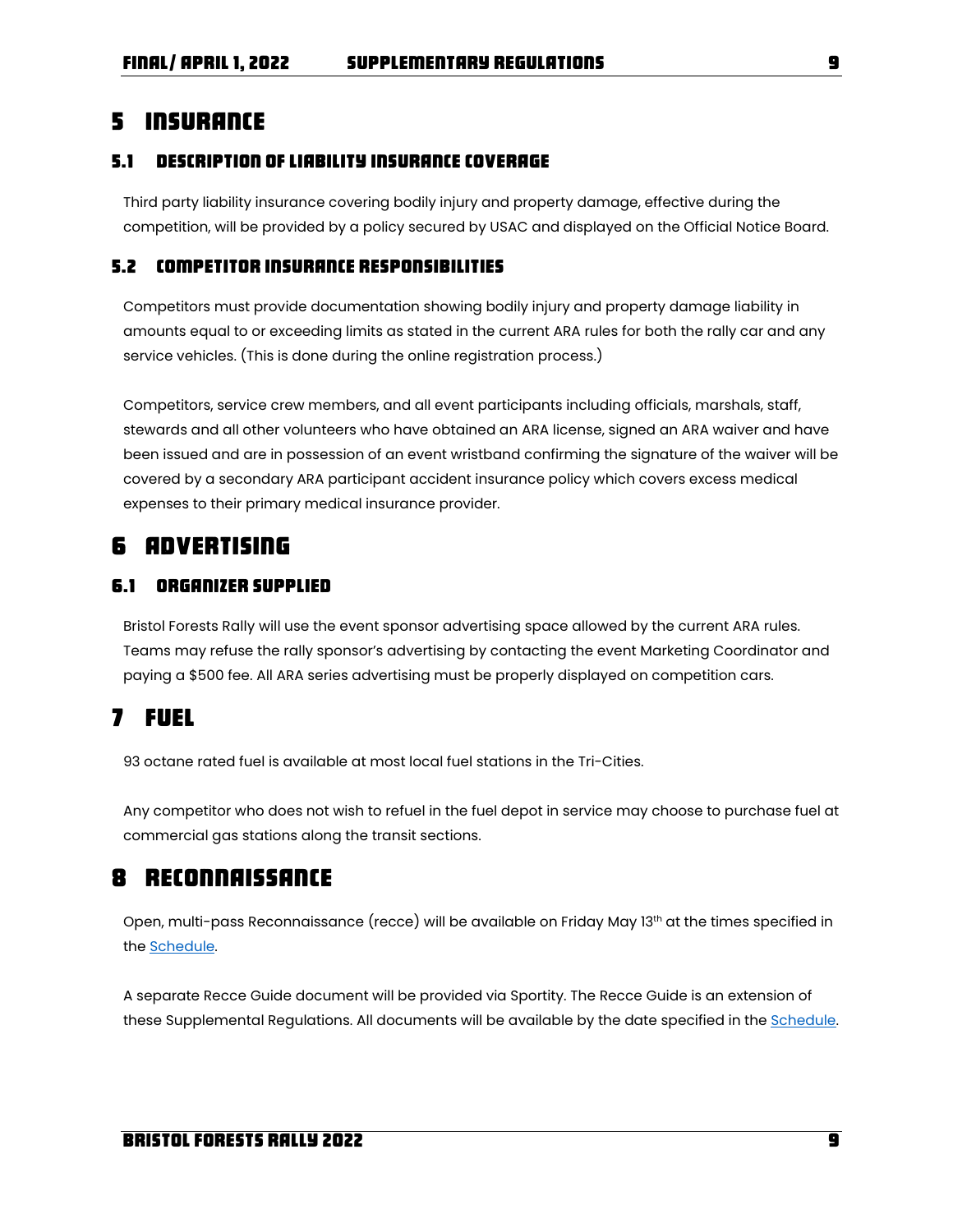# <span id="page-9-0"></span>9 Competitor Check-In

# 9.1 Competitor Responsibilities

All entry information, including Crew Members, must be complete by May 6, 2022. Onsite registration will not be available.

# 9.2 Location

[Holiday Inn Johnson City](https://www.google.com/maps/place/Holiday+Inn+Johnson+City,+an+IHG+Hotel/@36.3500932,-82.3831951,17.42z/data=!4m10!3m9!1s0x885a7d4f29843527:0xa1692c22f36d6b67!5m4!1s2022-05-12!2i3!4m1!1i2!8m2!3d36.3496769!4d-82.3820048)  [101 W Springbrook Dr](https://www.google.com/maps/place/Holiday+Inn+Johnson+City,+an+IHG+Hotel/@36.3500932,-82.3831951,17.42z/data=!4m10!3m9!1s0x885a7d4f29843527:0xa1692c22f36d6b67!5m4!1s2022-05-12!2i3!4m1!1i2!8m2!3d36.3496769!4d-82.3820048)  Johnson City, TN 37604

GPS: 36.350021, -82.381478





# 9.3 Check-in check list

- Confirmation of pre-registration status
- Confirmation of team SPOC (single point of contact)
	- o Phone number
	- o Email address
- Wrist bands distributed
- Complete racer/recce/service packets distributed
- Scrutineering time signup
- Event memorabilia will be available for purchase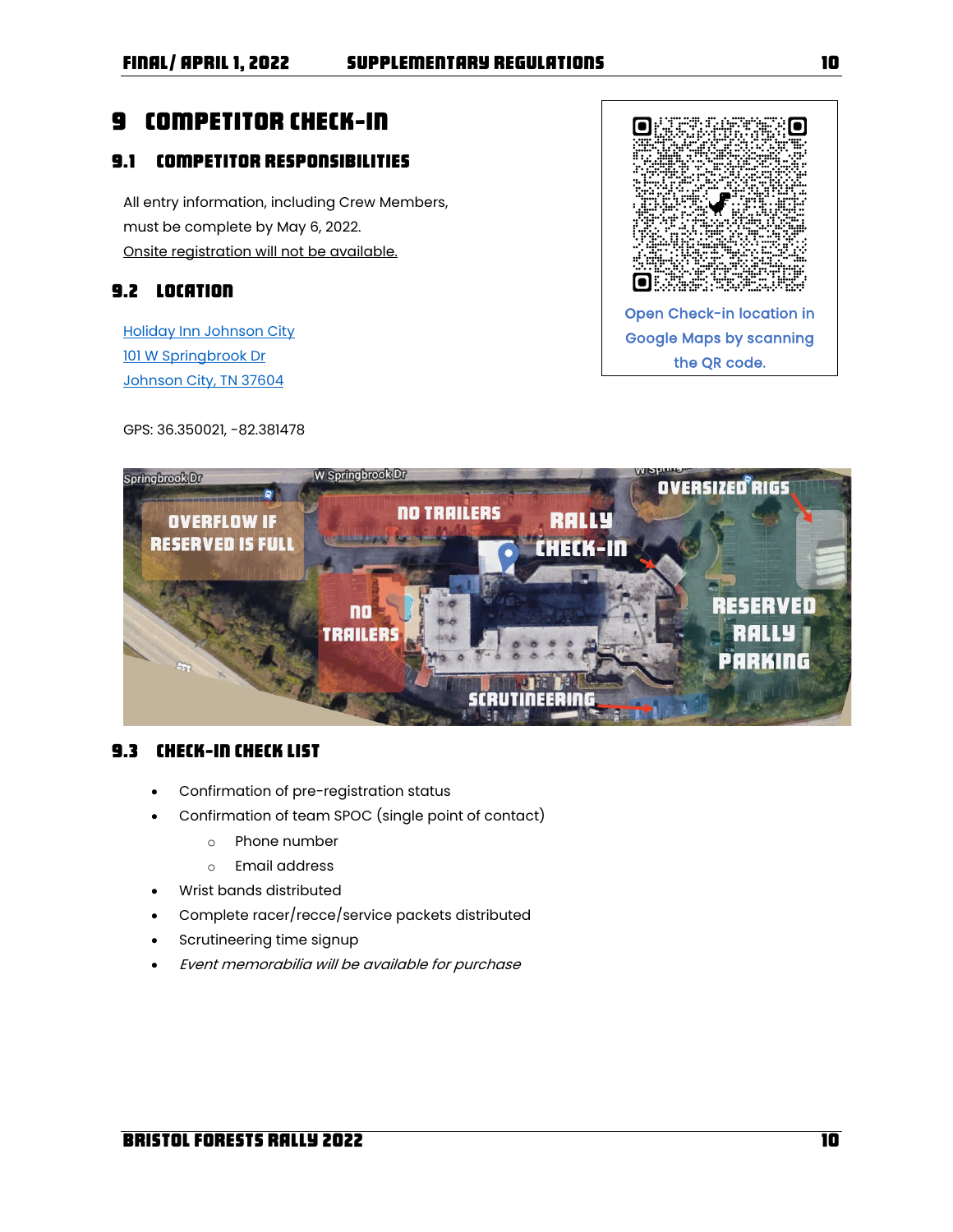### 9.4 Competitor Packet Contents

- Supplementary Regulations
- Route Book
- Stage Notes (if pre-purchased)
- Event door card vinyl
- Recce identification vinyl
- Recce Guide
- Service Guide
- Sponsor Decals

# <span id="page-10-0"></span>10 Scrutineering

# 10.1 Location

[Holiday Inn Johnson City](https://www.google.com/maps/place/Holiday+Inn+Johnson+City,+an+IHG+Hotel/@36.3500932,-82.3831951,17.42z/data=!4m10!3m9!1s0x885a7d4f29843527:0xa1692c22f36d6b67!5m4!1s2022-05-12!2i3!4m1!1i2!8m2!3d36.3496769!4d-82.3820048)  [101 W Springbrook Dr](https://www.google.com/maps/place/Holiday+Inn+Johnson+City,+an+IHG+Hotel/@36.3500932,-82.3831951,17.42z/data=!4m10!3m9!1s0x885a7d4f29843527:0xa1692c22f36d6b67!5m4!1s2022-05-12!2i3!4m1!1i2!8m2!3d36.3496769!4d-82.3820048)  [Johnson City, TN 37604](https://www.google.com/maps/place/Holiday+Inn+Johnson+City,+an+IHG+Hotel/@36.3500932,-82.3831951,17.42z/data=!4m10!3m9!1s0x885a7d4f29843527:0xa1692c22f36d6b67!5m4!1s2022-05-12!2i3!4m1!1i2!8m2!3d36.3496769!4d-82.3820048)

GPS: 36.350021, -82.381478





# 10.2 Times

See [Schedule.](#page-6-0) 

Scrutineering will be split into blocks to allow for better distribution of teams over the day on Friday (shorter wait times). Teams will be required to sign up for a scrutineering appointment block during check-in. The race vehicle and all safety gear should show up to tech during the chosen time slot.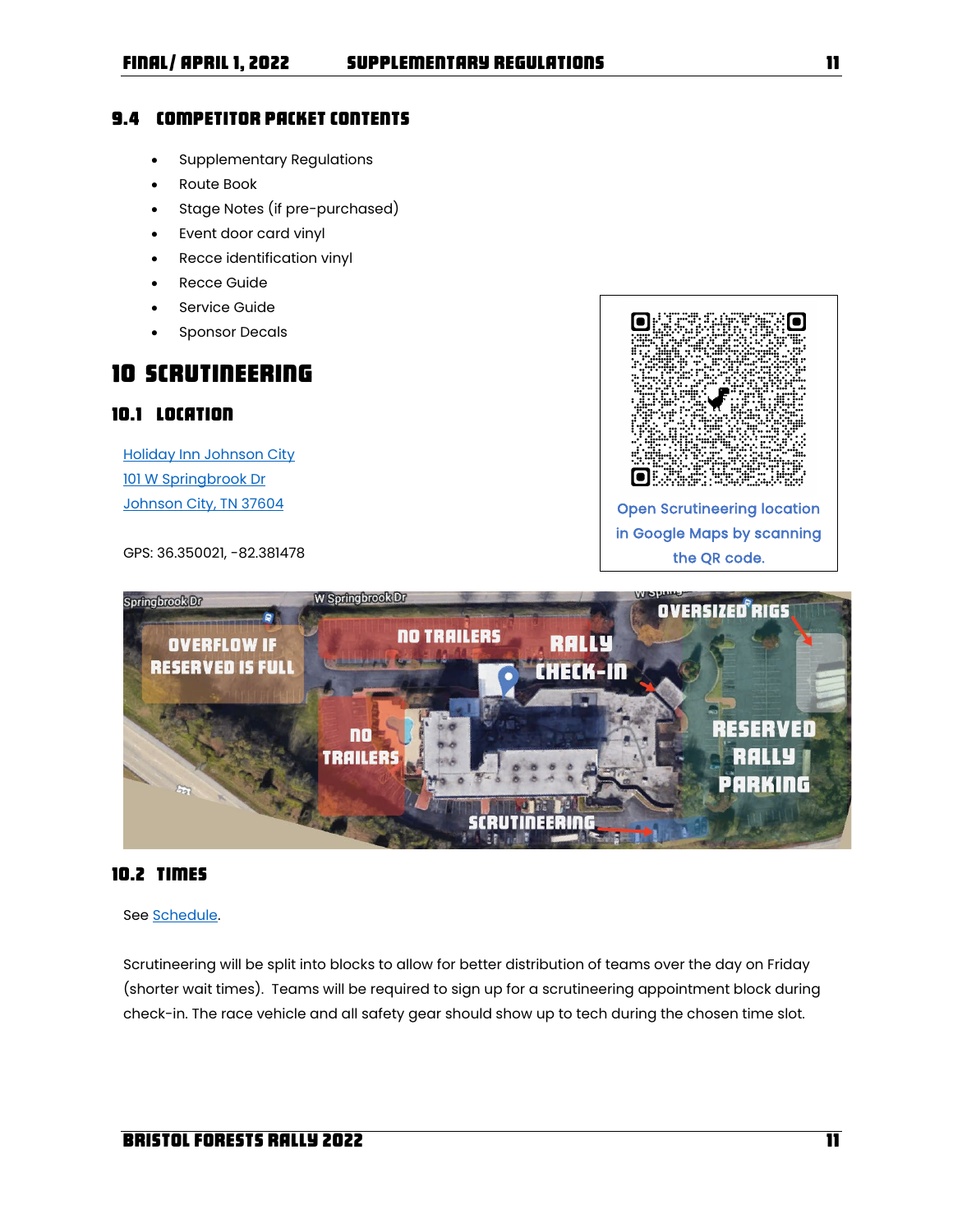### 10.3 Log Books

Log Books will only be issued at the event by appointment with the ARA Technical Director. If you need a log book it is strongly recommended that you make an appointment by contactin[g Doug@ara](mailto:Doug@ara-rally.com)[rally.com](mailto:Doug@ara-rally.com) as soon as possible.

# <span id="page-11-0"></span>11 Service Area

# 11.1 Location

Service will be located at **The Landing Campground** at Bristol Motor Speedway in the top-level lot. Note, you can't actually see the top lot from the road. There is a long, paved drive on the right side of the parking lots that connects the levels.

GPS Location[: 36.519210, -82.241119](https://www.google.com/maps/place/36%C2%B031)

### 11.2 Access Times

Details will be provided in a separate Service Guide document via Sportity. The Service Guide is an extension of these Supplemental Regulations.

# 11.3 surface

All service locations are packed gravel and easily accessible by large rigs.



### 11.4 size

Any teams needing to use a service space larger than 30 feet by 60 feet per race vehicle will be charged \$200, payable with your registration fee. If you require oversized servicing, please contact the [Rally Chairman](#page-4-2) to discuss the details of your requirements.

# 11.5 Service assignments

Service areas will not be pre-assigned. (There is plenty of room for teams to service near other teams as desired.)

### 11.6 Camping

Overnight primitive camping will be available in the service area. Details will be provided in a separate Service Guide document via Sportity. The Service Guide is an extension of these Supplemental Regulations.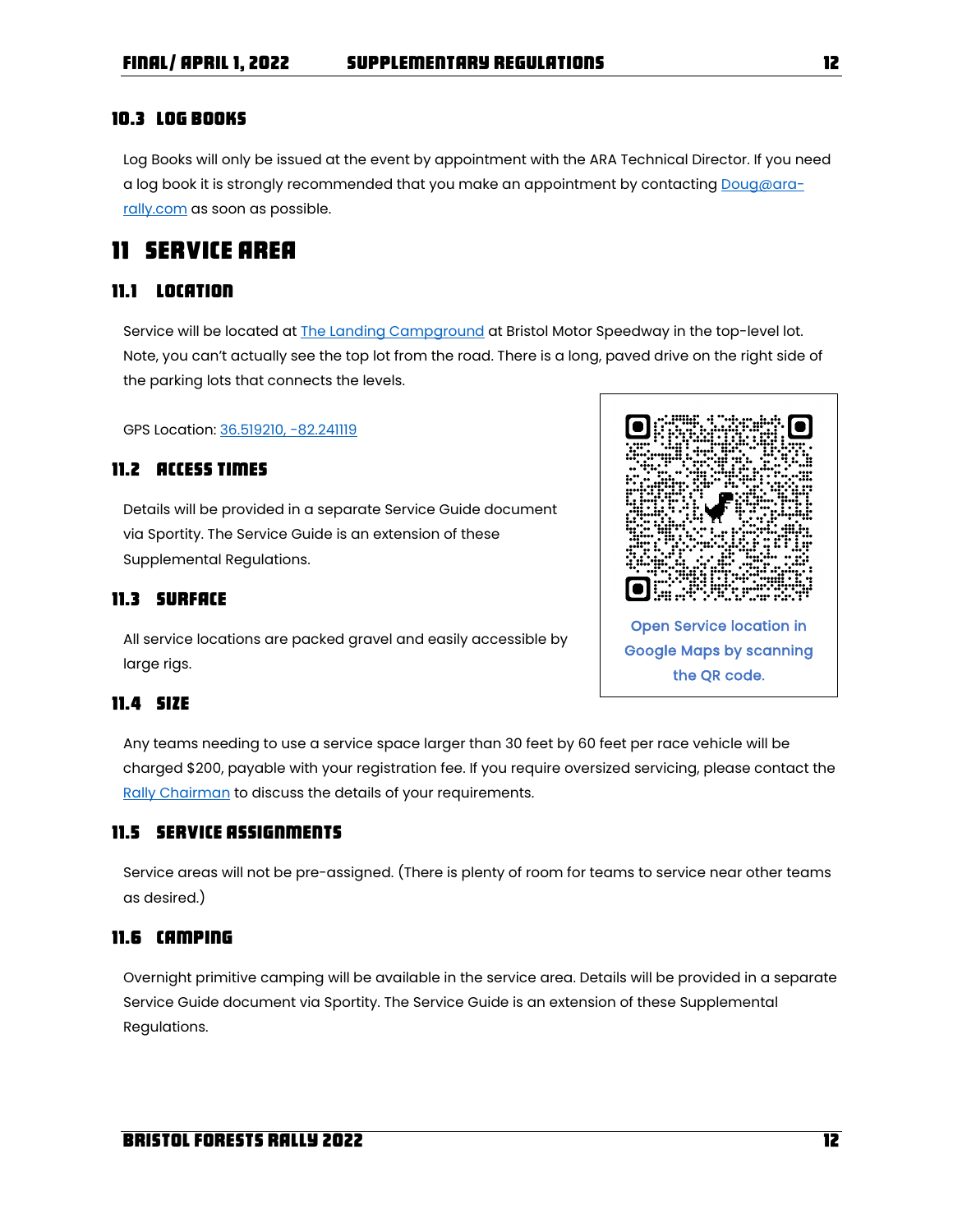# <span id="page-12-0"></span>12 Shakedown and Testing

### 12.1 Testing

Testing sessions on representative roads near Johnson City, TN are being planning for Thursday, May 12<sup>th</sup>. Details on the test sessions and how to register will be released via bulletin.

# 12.2 Shakedown Participation

All competitors are requested but not required to participate in the shakedown stage. Helmets, suits and all other safety gear is required. No service crew members or spectators may participate in the shakedown stage unless given explicit permission by the Rally Chairman or Clerk of the Course.

Teams may make as many passes of the stage as desired during the shakedown window. Cars queued up will be launched on one minute intervals on a first come first served basis.

### 12.3 Shakedown Description

The shakedown stage is the 'Holler Puts' competitive stage ran backwards; it is ~4.3 miles long. The stage surface is mostly packed dirt with some exposed bedrock and areas of aggregate. Recce time for the shakedown stage is included in the recce guide.

### 12.4 Servicing at shakedown

Roadside service is available for shakedown. Service rigs may be parked on the side of the road between shakedown start and finish on Flatwoods Rd (wide gravel). Flatwoods Rd is open and active, so do not block traffic!

### 12.5 Times

See [Schedule.](#page-6-0) 

# 12.6 Directions to shakedown

Directions to the shakedown stage from check-in are in the Route Book.

Stage Start: [36.4691, -82.1135](https://www.google.com/maps/place/36%C2%B028)

Stage Finish: [36.4867, -82.0715](https://www.google.com/maps/place/36%C2%B029)

# 12.7 Spectators

Spectators are allowed near the start of shakedown. Spectators are not allowed at testing sessions.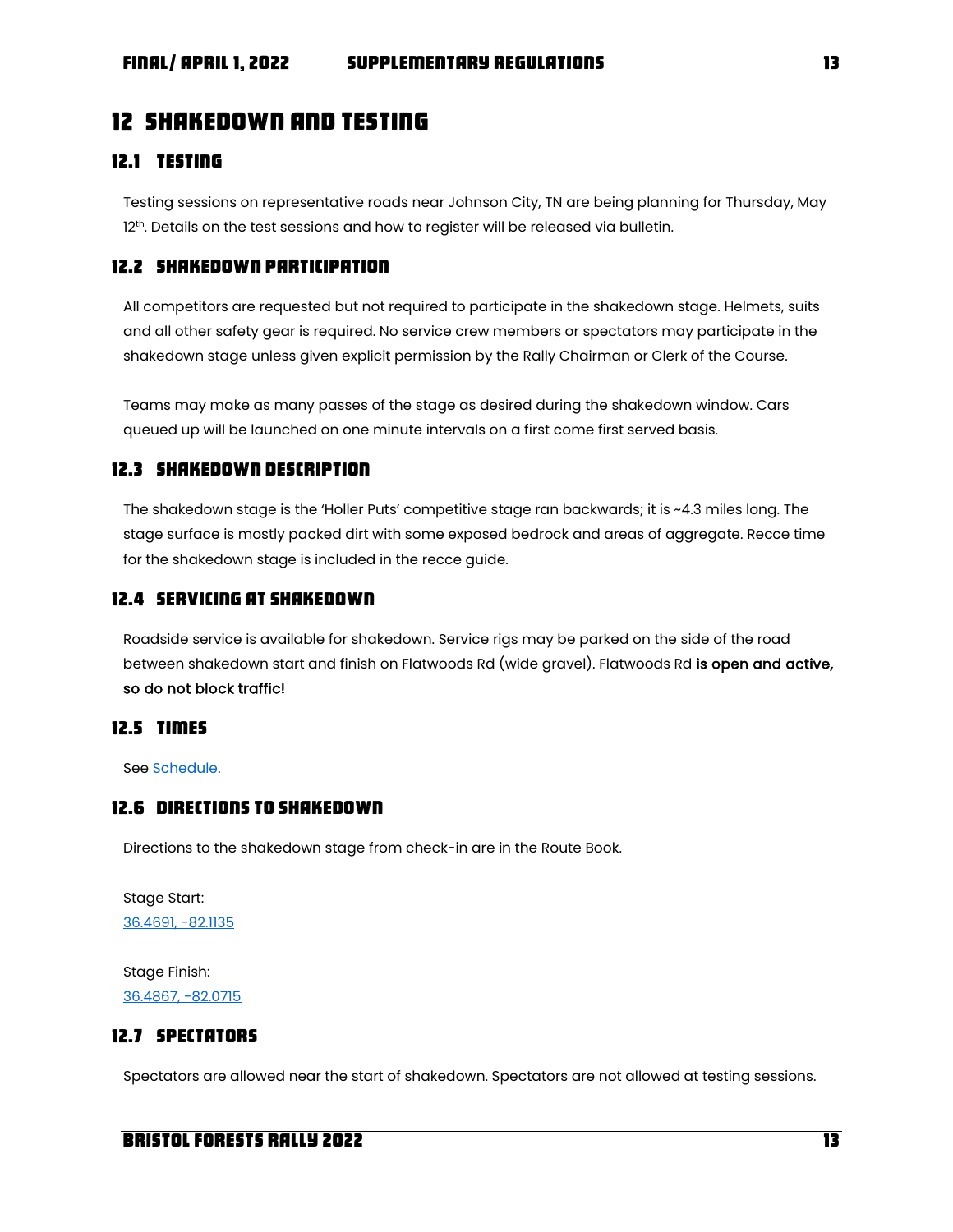# <span id="page-13-0"></span>13 Parc Expose

There will be a Parc Expose in downtown Johnson City on Friday May 13th. Parc Expose will be in conjunction with the 'Fridays After 5' free concert series put on by the City of Johnson City, TN.

Detailed location, times, and directions will be released via bulletin.

# <span id="page-13-1"></span>14 Running the rally

# 14.1 Control procedures

All control operations will be conducted per sections 4 and 5 of the ARA RCR. Rallysafe will not be used at this event.

### 14.2 Early Check-in Controls

Early check-in is only permitted at 'final MTC' per **ARA RCR Section 4.3.2.** 'Final MTC' will be TC12A.

# 14.3 Official Start

The official start of the rally will be at Service Out on Saturday morning. Official rally time will be available.

# 14.4 Official Finish

The official finish of the rally will be an impound/ Parc Ferme at Bristol Dragway. Expect available food (buy your own), drag racing, drifting exhibitions, and a car show at Bristol Dragway concurrently.

### 14.5 Provisional Scores

Provisional Scores will be available via Sportity.

# 14.6 Restart After Retirement (RAR)

This rally only has one Leg, so RAR is not possible. Any competitor rejoining the rally after missing one or more controls may do so at the start of the next Section provided, they complete and submit an ARA Rally Re-Entry slip to the Clerk of the Course before they restart. The Clerk of the Course and Chief Scrutineer will verify that the team meets the safety requirements and has any required tracking or monitoring equipment before issuing a time card. Such rejoining competitors will be scored as DNF.

# 14.7 Final Checks

Post-rally inspections and teardowns of any competing vehicle will be performed at the discretion of ARA.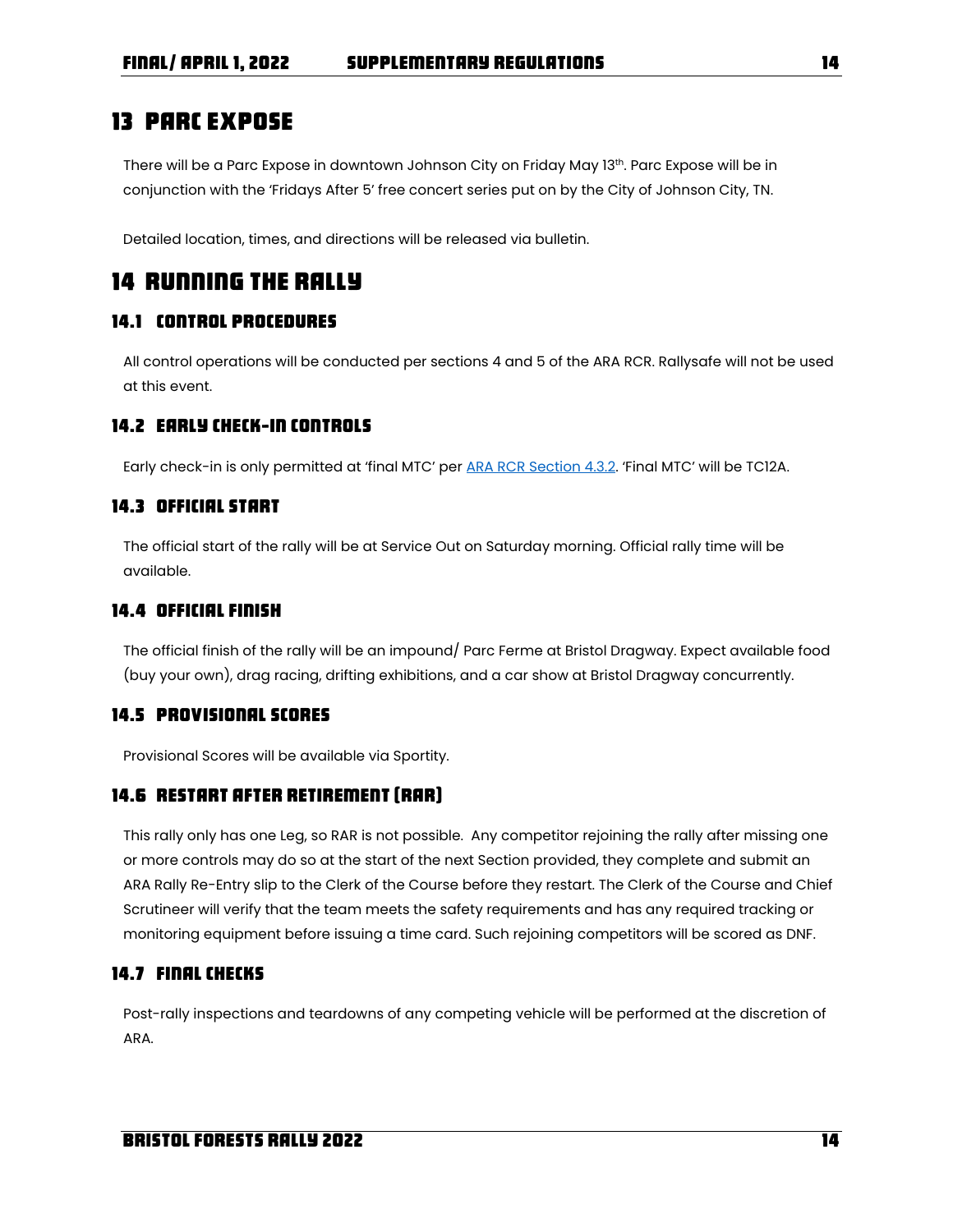# <span id="page-14-0"></span>15 Trophies/ Prizes

# 15.1 Location of podium

Podiums will be conducted with provisional results at Bristol Dragway (Parc Ferme).

# 15.2 Event trophies

The event organizers will award trophies for the class winners. The number of trophies awarded will be determined by the number of cars per class. To award first through third, at least 5 cars will need to be entered in a class. If there are 3 or 4 cars entered in a class, only first and second will be awarded, and only first for 2 or less. There will also be awards for the top 3 overall.

Trophies may be claimed at the awards ceremony or trophies not collected may be shipped. Trophies will not be given to anyone other than team members. No third-party couriers will be used. No cash or other monetary prizes will be awarded by the organizers.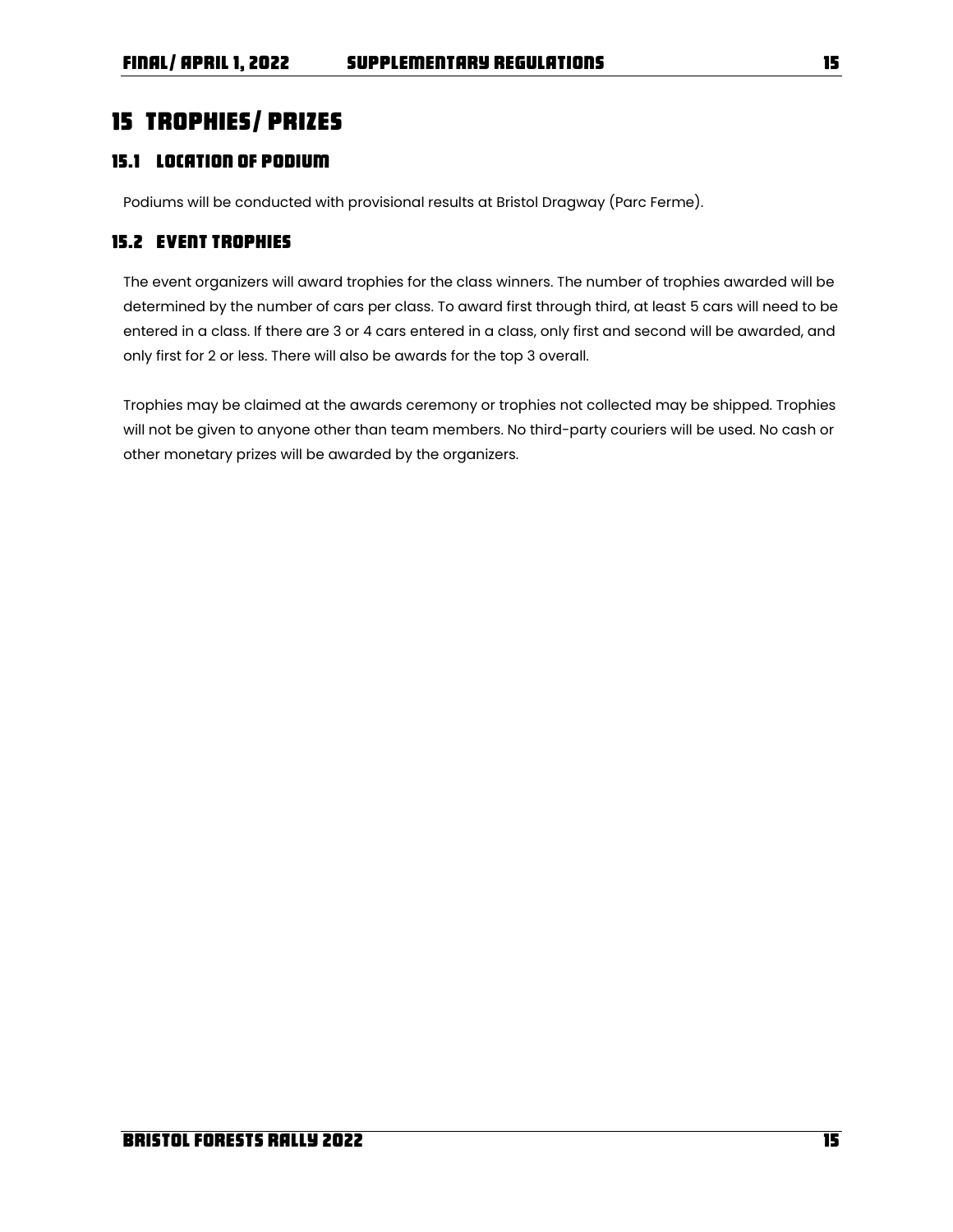# Appendix A – Stage Schedule

|                 |                                                     | Mileage |         |       |                  | Transit |                  |                      |
|-----------------|-----------------------------------------------------|---------|---------|-------|------------------|---------|------------------|----------------------|
| TC/SS           | Location                                            | Stage   | Transit | Total | Lateness<br>Time | Time    | <b>First Due</b> |                      |
| 0               | is.of Motor Speedway)                               |         |         |       |                  |         | 9:30             |                      |
|                 | ion 1 Fuel Distances:                               | 25.8    | 53.5    | 79.3  |                  |         |                  |                      |
| 1)              |                                                     |         | 27.8    |       |                  | 42      | 10:12            |                      |
| SS <sub>1</sub> | Copperhead Road 1                                   | 4.5     |         |       | 9                |         | 10:15            |                      |
| $\overline{2}$  |                                                     |         | 1.4     |       |                  | 5       | 10:29            |                      |
| SS <sub>2</sub> | Southern Loop Lite 1                                | 8.25    |         |       | 17               |         | 10:32            | Section <sub>1</sub> |
| 3               |                                                     |         | 10.6    |       |                  | 27      | 11:16            |                      |
| SS <sub>3</sub> | Holler Puts 1                                       | 4.3     |         |       | 9                |         | 11:19            |                      |
| $\overline{4}$  |                                                     |         | 0.1     |       |                  | 5       | 11:33            |                      |
| SS4             | Countersink 1                                       | 8.75    |         |       | 14               |         | 11:36            |                      |
| 4A              | Service In                                          |         | 13.6    |       |                  | 21      | 12:11            |                      |
|                 | Service A (Bristol Motor Speedway)                  |         |         |       |                  | 45      |                  |                      |
| 4B              | Service Out/ Regroup In                             |         |         |       |                  | 10      | 12:56            |                      |
| 4C              | Regroup Out                                         |         |         |       |                  |         | 13:06            |                      |
| RZ              | Refuel (Extra 5 minutes included in transit to TC5) |         |         |       |                  |         |                  |                      |
| $\mathbf{1}$    | <b>Section 2 Fuel Distances:</b>                    | 25.8    | 53.5    | 79.3  |                  |         |                  |                      |
| 5               |                                                     |         | 27.8    |       |                  | 47      | 13:53            |                      |
| SS5             | Copperhead Road 2                                   | 4.5     |         |       | 9                |         | 13:56            |                      |
| 6               |                                                     |         | 1.4     |       |                  | 5       | 14:10            | Section <sub>2</sub> |
| SS6             | Southern Loop Lite 2                                | 8.25    |         |       | 17               |         | 14:13            |                      |
| $\overline{7}$  |                                                     |         | 10.6    |       |                  | 27      | 14:57            |                      |
| SS7             | Holler Puts 2                                       | 4.3     |         |       | 9                |         | 15:00            |                      |
| 8               |                                                     |         | 0.1     |       |                  | 5       | 15:14            |                      |
| SS8             | Countersink 2                                       | 8.75    |         |       | 14               |         | 15:17            |                      |
| 8A              | Service In                                          |         | 13.6    |       |                  | 21      | 15:52            |                      |
|                 | Service B (Bristol Motor Speedway)                  |         |         |       |                  | 45      |                  |                      |
| 8B              | Service Out/Regroup In                              |         |         |       |                  | 10      | 16:37            |                      |
| 8C              | Regroup Out                                         |         |         |       |                  |         | 16:47            |                      |
| RZ              | Refuel (Extra 5 minutes included in transit to TC9) |         |         |       |                  |         |                  |                      |
| $\overline{2}$  | <b>Section 3 Fuel Distances:</b>                    | 25.8    | 53.5    | 79.3  |                  |         |                  |                      |
| 9               |                                                     |         | 27.8    |       |                  | 47      | 17:34            |                      |
| SS9             | Copperhead Road 3                                   | 4.5     |         |       | 9                |         | 17:37            | Section 3            |
| $10\,$          |                                                     |         | 1.4     |       |                  | 5       | 17:51            |                      |
| SS10            | Southern Loop Lite 3                                | 8.25    |         |       | 17               |         | 17:54            |                      |
| 11              |                                                     |         | 10.6    |       |                  | 27      | 18:38            |                      |
| SS11            | Holler Puts 3                                       | 4.3     |         |       | 9                |         | 18:41            |                      |
| 12              |                                                     |         | 0.1     |       |                  | 5       | 18:55            |                      |
| <b>SS12</b>     | Countersink 3                                       | 8.75    |         |       | 14               |         | 18:58            |                      |
| 12A             | MTC IN (Bristol Dragway)                            |         | 13.6    |       |                  | 21      | 19:33            |                      |
|                 |                                                     |         |         |       |                  |         |                  |                      |
|                 | Leg 1 Totals                                        | 77.4    | 160.5   | 237.9 |                  |         |                  |                      |